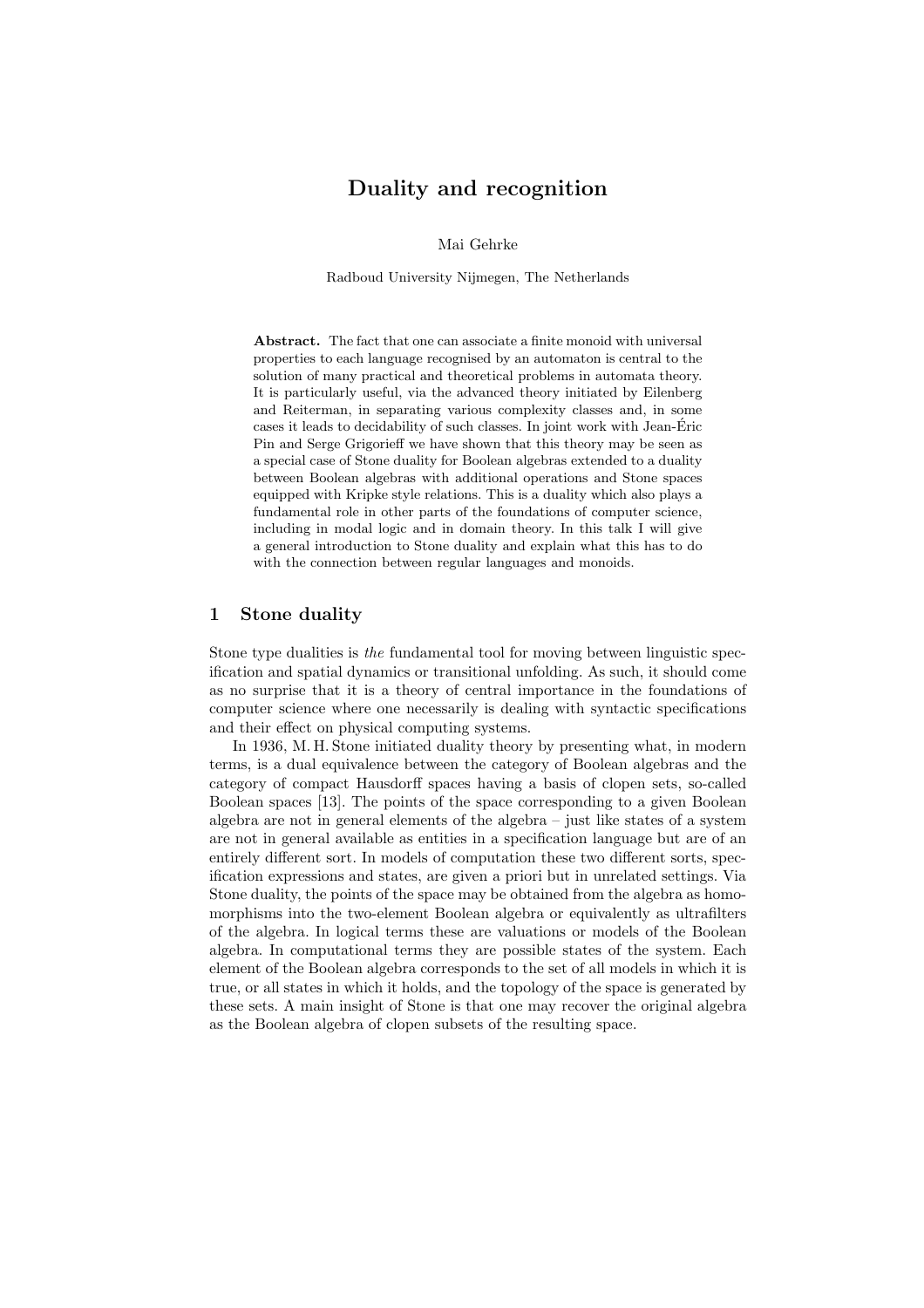In Boole's original conception, Boolean algebras were meant to capture the arithmetic of propositions and he thought of propositions as 'classes' or sets of entities modelling them. In this sense Stone's theorem closes the circle by showing that every Boolean algebra is indeed isomorphic to a field of sets with the set theoretic operations of intersection, union, and complement as the Boolean operations. Stone duality is thus, in part, a representation theorem showing that the axioms of Boolean algebras exactly capture the fields of sets just like Cayley's theorem shows that the axioms of groups exactly capture the groups of permutations.

However, the fact that, with the topology in play, we obtain mathematical objects with their own and very separate theory and intuitions which fully capture the original Boolean algebras as well as their morphisms is the real power of Stone duality. The *duality* (as opposed to equivalence) aspect turns more complicated constructions such as quotients into simpler ones such as subobjects, it turns additional connectives on the algebras into transition structure on state spaces. This ability to translate faithfully between algebraic specification and spacial dynamics has often proved itself to be a powerful theoretical tool as well as a handle for making practical problems decidable. This principle was applied first by Stone himself in functional analysis, followed by Grothendieck in algebraic geometry who represented rings in terms of sheaves over the dual spaces of distributive lattices (i.e., 'positive' Boolean algebras) and has since, over and over again, proved itself central in logic and its applications in computer science. One may specifically mention Scott's model of the  $\lambda$ -calculus, which is a dual space, Esakia's duality [4] for Heyting algebras and the corresponding frame semantics for intuitionist logics, Goldblatt's paper [8] identifying extended Stone duality as the theory for completeness issues for Kripke semantics in modal logic, and Abramsky's path-breaking paper [1] linking program logic and domain theory. Our work with Grigorieff and Pin [7, 9, 6], with Pippenger [10] as a precursor, shows that the connection between regular languages and monoids also is a case of Stone duality.

#### 1.1 Duality for finite distributive lattices

Lattices are partial orders with infima (meets) and suprema (joins) of finite sets, but may also be seen as algebras  $(L, \wedge, \vee, 0, 1)$  satisfying certain equations, see [2] for the basics of lattice theory. A lattice is distributive provided the binary meet  $(\wedge)$  and the binary join  $(\vee)$  distribute over each other. Distributive lattices corresponds to the negation-free reduct of classical propositional logic, and if in a distributive lattice every element  $a$  has a complement (that is, an element  $b$  so that  $a \wedge b = 0$  and  $a \vee b = 1$ ) then the lattice is a Boolean algebra.

The restriction of Stone's duality for distributive lattices to finite objects yields a duality between finite posets and finite distributive lattices which restricts further to a duality between finite sets and finite Boolean algebras. This duality was a precursor to Stone's duality and is due to Birkhoff. We begin with a description of Birkhoff duality as the essential features are easiest to understand in this setting. This duality is based on the fact that each element in a finite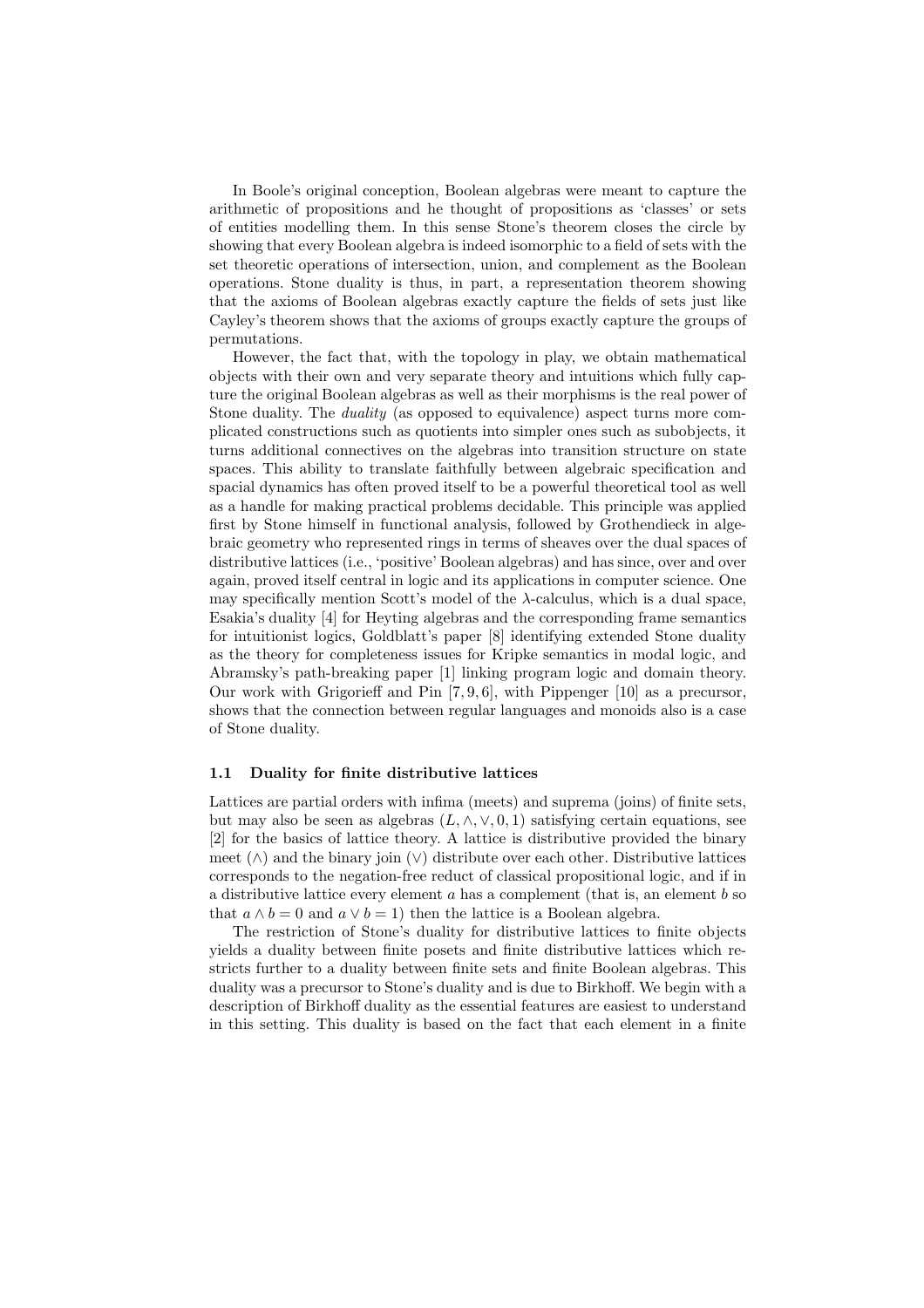lattice is the join of all join irreducible elements below it and that all down-sets of join irreducible elements yield distinct elements if the lattice is distributive. The component facts are proved in [2, Lemma 5.11, page 117].

**Definition 1.** An element  $p$  in a bounded lattice  $D$  is join irreducible provided  $p \neq 0$  and  $p = x \vee y$  in D implies  $p = x$  or  $p = y$ . An element p in a bounded lattice D is join prime provided  $p \neq 0$  and  $p \leq x \vee y$  in D implies  $p \leq x$  or  $p \leqslant y$ .

We denote by  $\mathcal{D}_{fin}$  the category of finite bounded distributive lattices with bounded lattice homomorphisms and by  $\mathcal{P}_{fin}$  the category of finite posets with order preserving maps. Birkhoff duality is given by two functors

$$
J: \mathcal{D}_{fin} \to \mathcal{P}_{fin} \qquad \text{and} \qquad H: \mathcal{P}_{fin} \to \mathcal{D}_{fin}
$$

that establish the dual equivalence of the two categories. The functor J sends a finite bounded distributive lattice D, to the poset  $J(D)$  of join irreducible elements of  $D$  with the order induced from  $D$ . For a finite poset  $P$ , the dual lattice  $H(P)$  is the lattice of all down-sets of P with meet and join given by intersection and union. On the object level the dual equivalence of the categories  $\mathcal{D}_{fin}$  and  $\mathcal{P}_{fin}$  is given by the isomorphisms:  $D \cong H(J(D)), a \mapsto \downarrow a \cap J(D)$  and  $P \cong J(H(P)), p \mapsto \downarrow p$ , see [2, Chapter 5]. The following figure provides two examples. Note that an element of a Boolean algebra is join irreducible if and only if it is an atom, i.e., an element right above 0, and thus the dual of a Boolean algebra is just a set.



The fact that the above correspondence extends to a categorical duality is what makes it so powerful. In order to specify the categorical duality we have also to give the correspondence between the morphisms in the two categories. This correspondence is essentially based on the notion of adjoint maps.

**Definition 2.** Let D and E be finite lattices. Let  $f: D \to E$  and  $g: E \to D$  be functions satisfying for all  $d \in D$  and for all  $e \in E$ :

$$
f(d) \leqslant e \qquad \iff \qquad d \leqslant g(e).
$$

Then g is called an upper adjoint of f and f is called a lower adjoint of g.

It is easy to see that adjoints are unique when they exist and that a map between complete lattices has an upper adjoint if and only if it preserves arbitrary joins and order dually for lower adjoints. If f has an upper adjoint, we will denote it by  $f^{\sharp}$  and if g has a lower adjoint, we will denote it by  $g^{\flat}$ . Note that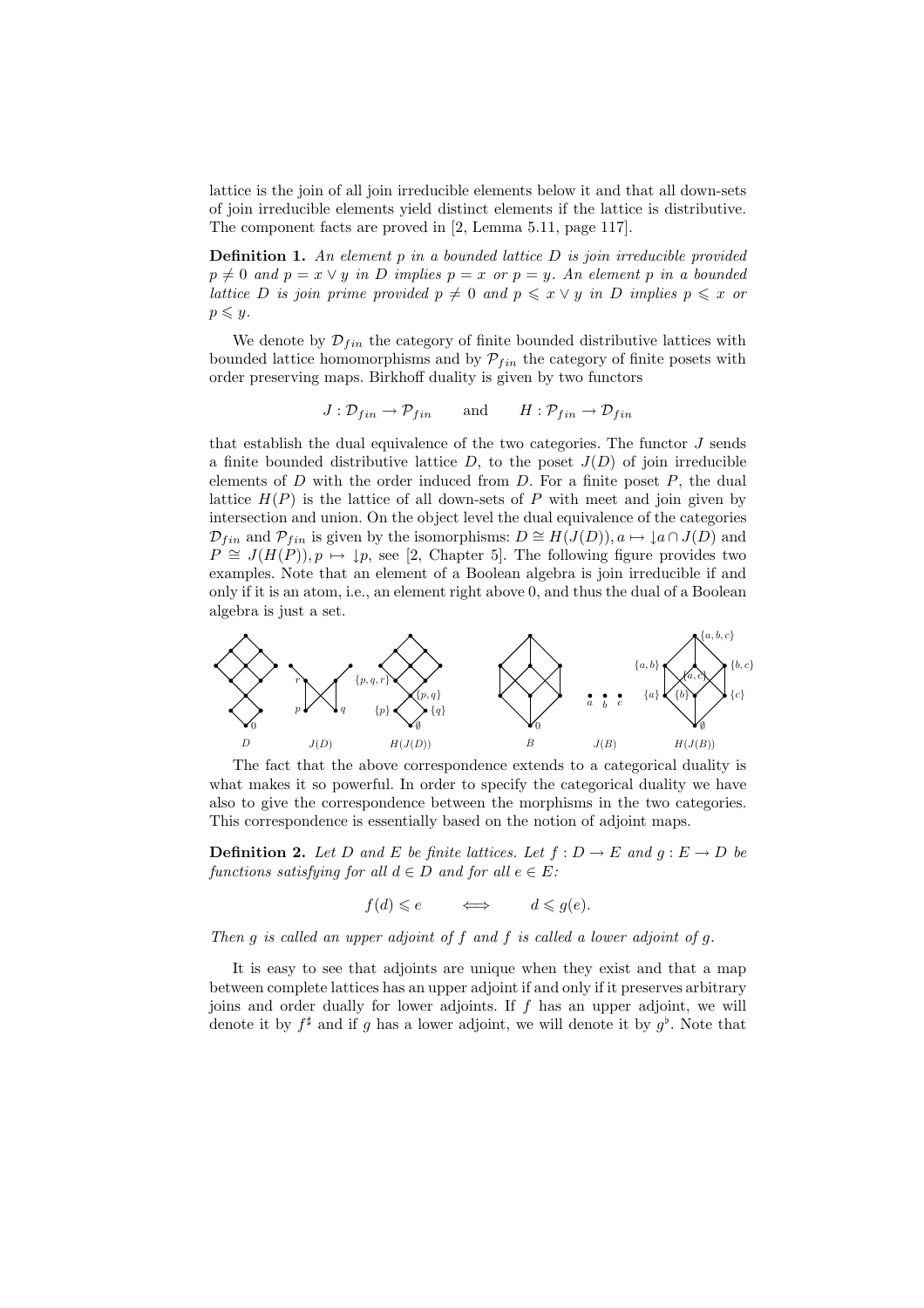a bounded lattice homomorphism between finite lattices  $h : D \to E$  preserves arbitrary joins and meets. So it has both an upper adjoint and a lower adjoint. The duality for maps is based on the fact that a map  $f: E \to D$  (such as  $h^{\flat}$ ) has an upper adjoint which has an upper adjoint if and only if it sends join irreducible elements to join irreducible elements.

**Definition 3.** Let D and E be finite distributive lattices,  $h: D \to E$  a bounded lattice homomorphism. The dual of h is

$$
J(h) = h^{\flat} \restriction J(E),
$$

that is, the restriction of the lower adjoint  $h^{\flat}$  of h viewed as a map from  $J(E)$ to  $J(D)$ . For finite posets P and Q and  $f : P \to Q$  an order preserving map, we define  $H(f) = (f^{\rightarrow})^{\sharp}$  where  $f^{\rightarrow} : H(P) \rightarrow H(Q)$  is the forward image map,  $S \mapsto f[S]$ . Note that  $H(f) = (f \rightarrow)^{\sharp}$  is then actually the inverse image map  $T \mapsto f^{-1}(T)$  because the inverse image map is the upper adjoint of the forward image map.

Using the uniqueness of upper and lower adjoints, it is easy to show that  $J$ and  $H$  on morphisms in the two categories establish one-to-one correspondences as needed for the duality.

In closing, we note that the functors  $J$  and  $H$  can be extended to a duality between the category  $\mathcal{DL}^+$  of down-set lattices with complete lattice homomorphisms and the category  $P$  of posets with order preserving maps by replacing binary meets and joins by arbitrary ones in the definitions above. However, this duality does not encompass distributive lattices in general (as can be seen, e.g. from the example at the end of the next subsection).

#### 1.2 Duality for bounded distributive lattices

The basic idea of the dualities is to represent a distributive lattice by its set of join irreducible elements. However, for infinite lattices, there may not be enough of these, and idealised elements, in the form of ideals or filters, must be considered. Let  $D$  be a bounded distributive lattice. A subset  $I$  of  $D$  is an *ideal* provided it is a down-set closed under finite joins. We denote by  $Idl(D)$  the set of all ideals of D partially ordered by inclusion. The embedding  $D \to Id(D)$ ,  $a \mapsto \downarrow a$  is the free  $\bigvee$ -completion of the lattice D. In this sense one should think of an ideal as standing for the element which would be the supremum of the ideal if the supremum existed. A subset  $F$  of  $D$  is a *filter* provided it is an up-set closed under finite meets. We denote by  $Filt(D)$  the partially ordered set of all filters of D. Filters represent (possibly non-existing) infima and thus the order on filters is given by reverse inclusion. The embedding  $D \to Filt(D), a \mapsto \uparrow a$  is the free  $\Lambda$ -completion of the lattice D. An ideal or filter is *proper* provided it isn't the entire lattice. A proper ideal I is *prime* provided  $a \wedge b \in I$  implies  $a \in I$  or  $b \in I$ . A proper filter F is prime provided  $a \vee b \in F$  implies  $a \in F$  or  $b \in F$ .

Note that a filter is prime if and only if its complement is a (prime) ideal so that prime filters and prime ideals come in complementary pairs. In particular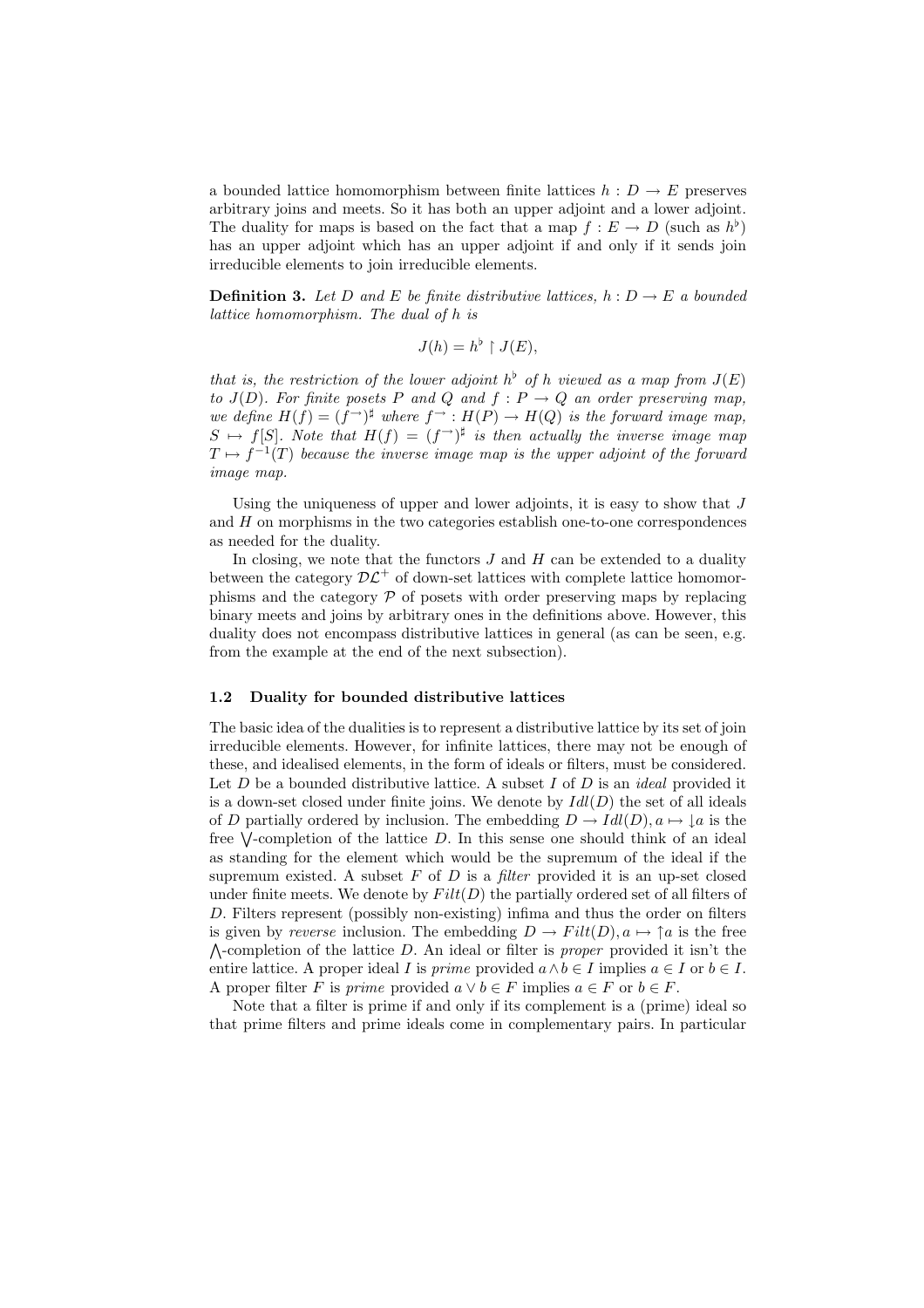this means that the set of prime ideals with the inclusion order is isomorphic to the set of prime filters with the reverse inclusion order. For a bounded distributive lattice  $D$  we will denote this partially ordered set by  $X_D$  or just X. Since there are so many set theoretic levels, we will revert to lower case letters  $x, y, z...$  for elements of X and to make clear when we talk about the corresponding prime filter or the complementary ideal we will denote these by  $F_x$ and  $I_x$ , respectively. In the case of a finite distributive lattice, filters and ideals are all principal generated by their meet and their join, respectively. In this case, the meets of prime filters are exactly the join prime elements of the lattice while the joins of the prime ideals are exactly the meet prime elements of the lattice. Thus these come in pairs  $p, \kappa(p) = \bigwedge \{a \in D \mid p \nleq a\}$  which split the lattice in two disjoint pieces, that is,

$$
\forall a \in D \qquad (p \nleq a \iff a \leq \kappa(p))
$$

In a finite Boolean algebra, the meet of a prime filter is necessarily an atom while a meet irreducible is a co-atom and  $\kappa(p) = \neg p$  in finite Boolean algebras.

In the infinite case prime filters play the role of the join irreducible elements, and it is not hard to verify that the following map is a bounded lattice homomorphism

$$
\eta_D: D \to \mathcal{P}(X_D)
$$

$$
a \mapsto \eta_D(a) = \{x \in X_D \mid a \in F_x\}
$$

Using the Axiom of Choice one may in addition show that any distributive lattice has enough prime filters in the sense that this map also is injective.

One may also show that the sets in the image of  $\eta_D$  are down-sets in the reverse order of inclusion. However, for an infinite distributive lattice, it is never the set of all such down-sets. Stone's insight was to generate a topology with the sets in the image of  $\eta_D$ . This works but yields a non-Hausdorff space in the non-Boolean case. A slight variant of Stone duality was later developed by Priestley and this is what we will use here. The (Priestley) dual space of bounded distributive lattice D is the ordered topological space  $(X_D, \leq, \pi)$  where  $X_D$  is the set of prime filters of D under reverse inclusion order and  $\pi$  is the topology on  $X_D$  generated by the subbasis

$$
\{\eta_D(a), (\eta_D(a))^c \mid a \in D\}.
$$

The space  $(X_D, \leq, \pi)$  is then compact and *totally order disconnected*, that is, for  $x, y \in X_D$  with  $x \nleq y$  there is a clopen down-set U with  $y \in U$  and  $x \notin U$ . The dual of a homomorphism  $h: D \to E$  is the restriction of the inverse image map to prime filters,  $h^{-1}: X_E \to X_D$ , and, for any homomorphism  $h: D \to E$ , the map  $h^{-1}: X_E \to X_D$  is continuous and order preserving.

A Priestley space is an ordered topological space that is compact and totally order disconnected and the morphisms of Priestley spaces are the order preserving continuous maps. The dual of a Priestley space  $(X, \leq \pi)$  is the bounded distributive lattice  $ClopD(X, \leq, \pi)$  of all subsets of X that are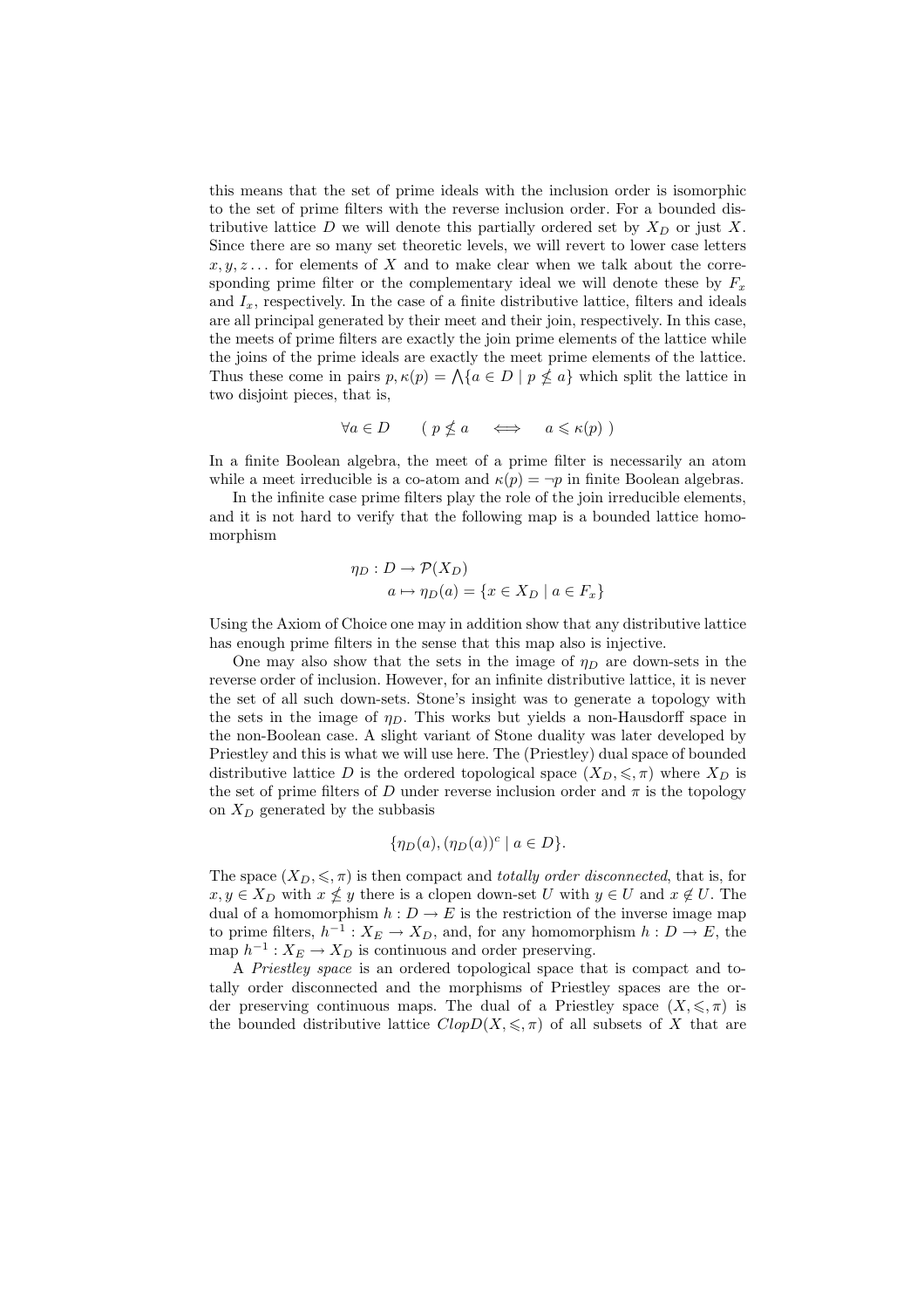simultaneously clopen and are down-sets. For  $f : X \rightarrow Y$  a morphism of Priestley spaces, the restriction of the inverse image map to clopen down-sets,  $f^{-1}: ClopD(Y) \to ClopD(X)$ , is a bounded lattice homomorphism and is the dual of  $f$  under Priestley duality.

This accounts for Priestley duality. The point is that, for each distributive lattice D, the lattice  $ClopD(X_D, \leq, \pi)$  is isomorphic to D via the map  $\eta_D$  as described above and these isomorphisms transform homomorphisms between lattices into their double dual homomorphisms. Similarly, any Priestley space is order isomorphic and homeomorphic to its double dual via the map which assigns to any point its neighbourhood filter and the double duals of order preserving continuous functions are naturally isomorphic to the original maps. This very tight relationship between the two categories allows one to translate essentially all structure, concepts, and problems back and forth between the two sides of the duality.

Note that in the case where the lattice  $D$  is a Boolean algebra, that is, each element a has a complement  $\neg a$ , then the order on prime filters (which are in this case the same as the ultrafilters or the maximal proper filters) is trivial, and since  $(\eta_D(a))^c = \eta_D(\neg a)$ , the image of  $\eta$  is already closed under complementation. In this case, the Priestley duality agrees with the original Stone duality and we may refer to it as Stone duality rather than as Priestley duality.

We close this subsection with an example. Let  $D = \mathbf{0} \oplus (\mathbb{N}^{op} \times \mathbb{N}^{op})$  be the first lattice in the figure below. Note that  $D$  has no join irreducible elements whatsoever. The prime filters of  $D$  correspond to the hollow points in the lattice  $\overline{D}$  (by taking the intersection with D of their individual up-sets) and the prime ideals of D are all principal down-sets given by the points as marked with  $\kappa$ 's. The dual space  $X_D$  consists of two chains with a common lower bound, the image of  $\eta_D$  consists of the cofinite down-sets, and the topology is that of the one point compactification of a discrete space where the limit point is the least element. We recover  $D$  as the clopen down-sets.



#### 1.3 Duality for additional operations

Any further structure on either side of the duality may be translated as corresponding structure on the other side. The translation of additional operations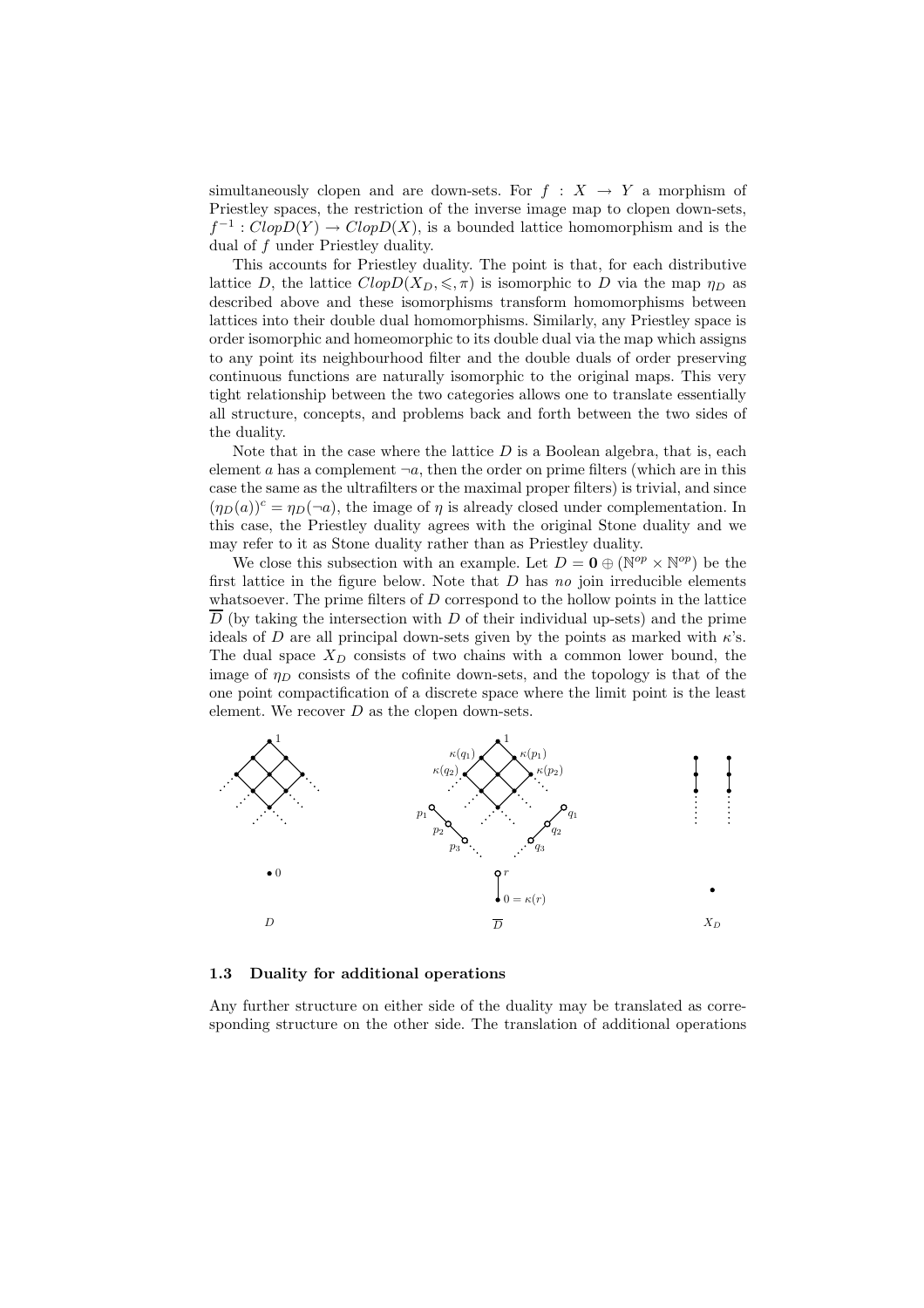on lattices and Boolean algebras to their dual spaces is particularly important. We give the simplest but prototypical example in the finite setting. Let  $B$  be a finite Boolean algebra and  $f : B \to B$  a unary join and 0 preserving operation on B. This is usually called a normal modal (possibility) operator and it comes about in many applications. In order to dualise such an operation in case  $B$  is finite, we just need to know where the elements of  $J(B)$  get sent. That is,

$$
R_f = \{(x, y) \in X_B \times X_B \mid x \leqslant f(y)\}
$$

encodes  $f$  as a binary relation on the dual of  $B$ . This relation is not a function unless  $f$  actually was a homomorphism on  $B$ . We illustrate this with an example.

*Example 1.* Consider the situation of the muddy children puzzle: there are n children each of whom may or may not have a muddy forehead thus giving rise to the Boolean algebra  $B$  whose atoms are the complete conjunctions over these n statements. Each child can see the foreheads of the others but not his own and we want to consider modal operators  $\langle i \rangle$ , for each i from 1 to n, where  $\langle i \rangle \phi$ means  $\phi$  is possible according to child *i*.



The dual space of  $B$  is the set of the  $2^n$  atoms of  $B$  which may be thought of as  $n$  tuples each specifying which children have muddy foreheads and which don't. As explained above, the modal operators,  $\langle i \rangle$ , are given dually by relations  $R_i$ where  $xR_iy$  for  $x, y \in 2^n$  if and only if  $x \leq \langle i \rangle y$ . Since the order in a Boolean algebra is the order of implication and x implies  $\langle i \rangle y$  precisely when x and y differ at most in the  $i^{th}$  coordinate, the relational image of each point in  $2^n$  consists of precisely two points. In the case of three children

for example, the dual space has 8 elements and the three relations each partition the points in two element sets along each of the three dimensions. Thus  $R_2$ identifies points vertically above/below each other. This dual structure is quite simple and it is indeed also what one usually works with when analysing the associated dynamic epistemic puzzle [5].

For infinite lattices one first has to extend the operation to be dualised to the filters or the ideals (depending on whether it preserves join or meet) in order to have the operation defined on prime filters or ideals and thus on points of the dual space. Despite this slight complication, we get here too, for an  $n$ -ary operation, an  $(n + 1)$ -ary relation on the dual space. The dual relations will have appropriate topological properties. For a unary modality these amount to  $R$  being pointclosed  $(R[x] = \{y \mid xRy\}$  is closed for each x) and pre-images of clopens are clopen  $(R^{-1}[U] = \{x \mid \exists y \in U \text{ with } xRy\}$  is clopen for each clopen U). One can also describe the duals of morphisms of lattices with additional operations. These are are often called bounded morphisms or p-morphisms. Altogether this yields what is known as extended Stone or Priestley duality. The details for a fairly large class of additional operations may be found in the first section of [8].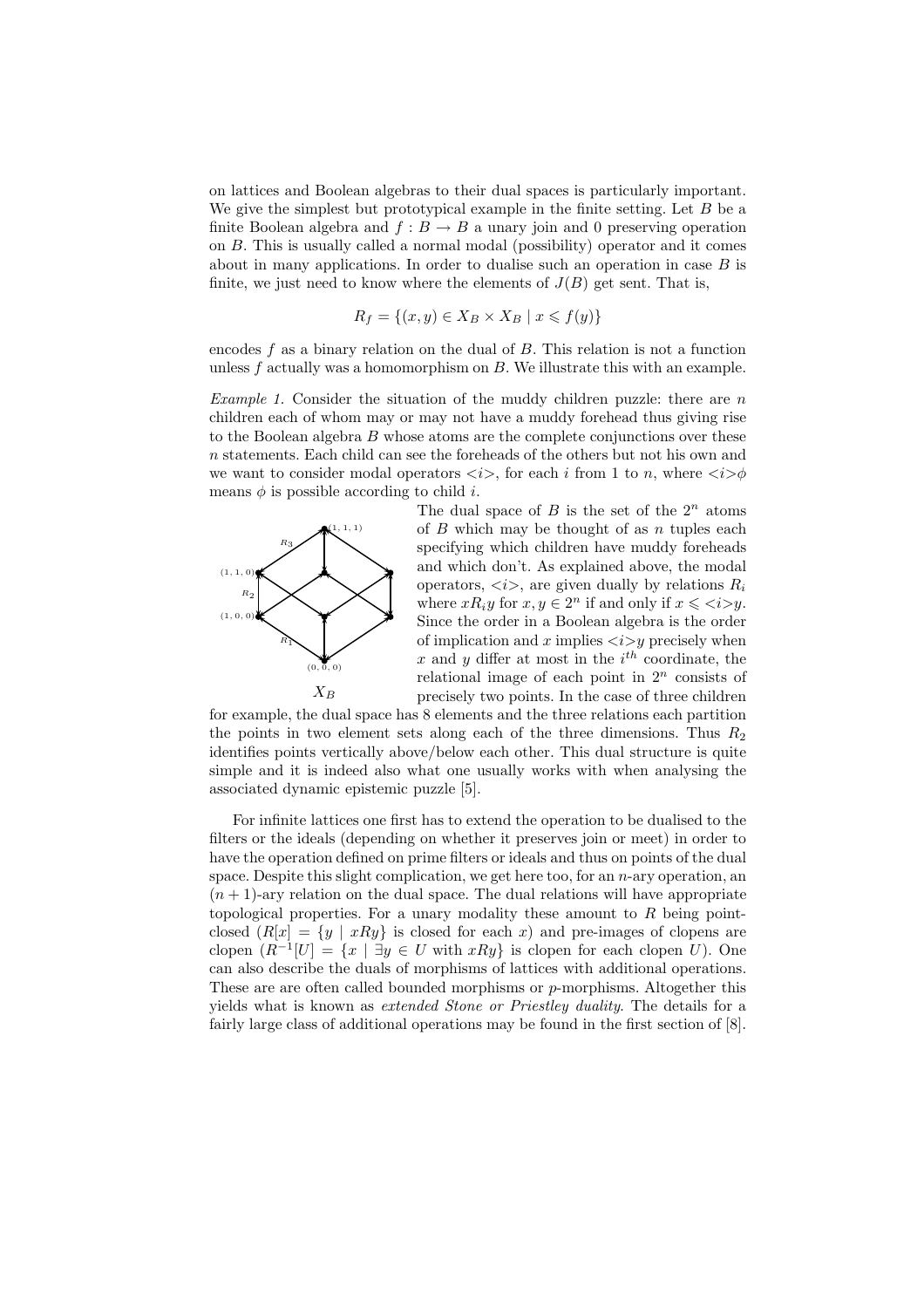#### 2 Monoids and recognition by automata

The starting point of the algebraic approach to automata theory is the classical result that one can effectively assign a finite monoid to each finite state automaton. We give a derivation of this basic result using extended duality.

An *automaton* is a structure  $A = (O, A, \delta, I, F)$  where O is a finite set whose elements are called *states*, A is a finite alphabet for the automaton, and  $\delta \subseteq$  $Q \times A \times Q$  is the transition relation which specifies the transition behaviour of the machine when it is fed a letter in a given state. The set  $I$  of *initial states* is a subset of  $Q$  as is the set  $F$  of final states.

We denote by  $A^*$  the free monoid over the alphabet A and any subset  $L \subseteq A^*$  is called a language over  $A^*$ . The language recognised by A, denoted  $L(A)$ , is the subset of  $A^*$  of all words  $a_1 \ldots a_n$  over the alphabet A such that there are states  $q_0, \ldots, q_n$  in Q with  $(q_{i-1}, a_i, q_i) \in \delta$  for each i with  $1 \leq i \leq n$  and  $q_0 \in I$  and  $q_n \in F$ .

Example 2. Let  $\mathcal{A} = (Q, A, \delta, I, F)$  where  $Q = \{1, 2\}, A = \{a, b\}$ , and  $\delta$  is as specified in the picture. That is,  $(q, x, q') \in \delta$  if and only if there is an arrow from q to q' labelled by x. The initial and final states are  $I = \{1\} = F$ .

The language recognised by 
$$
A
$$
 consists of all those words that  
may be read by starting in 1 and ending in state 1. That is,  
 $L(A) = (ab)^*$  where  $S^*$  denotes the submonoid generated by  
 $S \subseteq A^*$  and  $u^* = \{u\}^*$  for a word  $u \in A^*$ .

There may be many different automata that produce a given language but some languages recognised by automata require inherently more complex machines than others. A fundamental insight is that we can get at the essential features of the machines recognising a given language in a purely algebraic way from the language. As we shall see, we may think of the underlying transition system of an automaton as a kind of state space, and the languages recognised by it with various choices of initial and final states as a dual algebra of sets. Then, given what we know about duality, it should come as no surprise that the operations on languages dual to concatenation are given by adjunction.

Let A be a finite alphabet. The concatenation operation on  $A^*$  gives rise to a residuated or adjoint family of operations on the set of all languages over  $A^*$ as follows. Complex or lifted concatenation on  $\mathcal{P}(A^*)$  is given by

$$
KL = \{ uv \mid u \in K \text{ and } v \in L \}. \tag{1}
$$

The residuals of this operation are uniquely determined by the residuation or adjunction laws:

$$
\forall K, L, M \in \mathcal{P}(A^*) \qquad KM \subseteq L \iff M \subseteq K \setminus L
$$
\n
$$
\iff K \subseteq L/M. \tag{2}
$$

One easily sees from this that  $K\backslash L = \{u \in A^* \mid \forall v \in K \ vu \in L\}$ . In particular, for  $K = \{x\}$  a singleton language  $x \backslash L = \{u \in A^* \mid xu \in L\}$ . The operations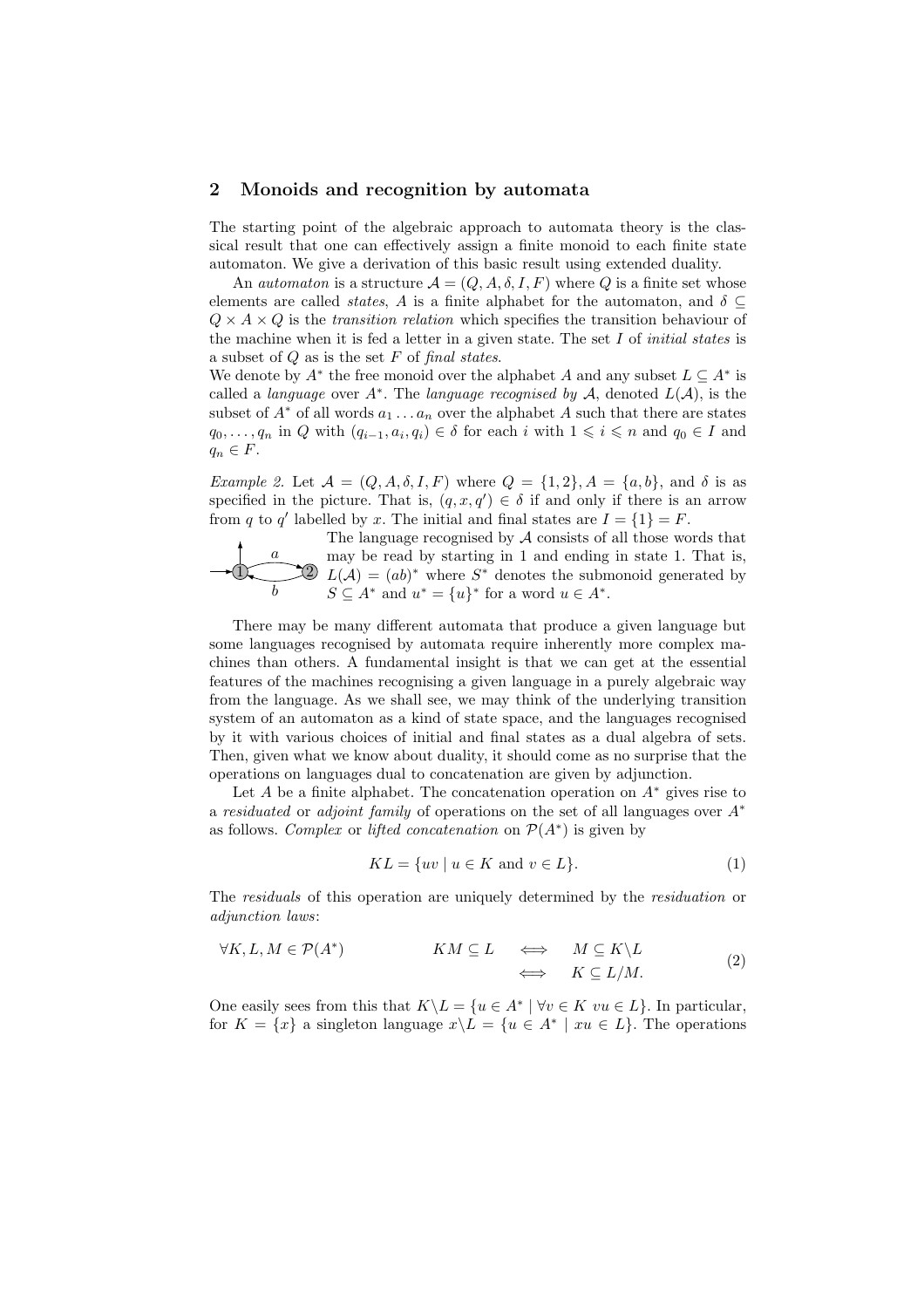$L \mapsto x\backslash L$  are widely used in language theory and usually  $x\backslash L$  is denoted by  $x^{-1}L$  and these operations are referred to as *quotients*.

One may now easily verify that the quotient operations on the left and the right correspond to moving the initial and final states along words respectively.

**Proposition 1.** Let  $L = L(A)$  be a language recognised by an automaton  $A =$  $(Q, A, \delta, I, F)$ . Then the languages  $x^{-1}Ly^{-1}$  for  $x, y \in A^*$  are recognised by automata  $\mathcal{A}' = (Q, A, \delta, I', F')$  obtained from A by altering only the sets of initial and final states. Consequently, the set

$$
\{x^{-1}Ly^{-1} \mid x, y \in A^*\}
$$

is finite.

**Definition 4.** Let A be a finite alphabet and  $L \subseteq A^*$  a language over A. Let  $\mathcal{B}(L)$  be the Boolean subalgebra of  $\mathcal{P}(A^*)$  generated by the set  $\{x^{-1}Ly^{-1}\,|\, x,y\in L\}$  $A^*$ . We will call  $\mathcal{B}(L)$  the quotienting ideal generated by L. More generally a quotienting ideal of  $\mathcal{P}(A^*)$  is a Boolean subalgebra which is closed under the quotienting operations  $x^{-1}$ ( ) and ( )y<sup>-1</sup> for all  $x, y \in A^*$ .

Using the fact that the quotienting operations  $x^{-1}$  () preserve all the Boolean operations and that  $S \setminus (x) = \bigcap_{x \in S} x^{-1}$  ( ) (and the same on the right), we can then prove the following proposition.

**Proposition 2.** Let L be a language recognised by some automaton. Then  $\mathcal{B}(L)$ is closed under the operations  $S \setminus ( \ )$  and  $( \ )/S$  for all  $S \subseteq A^*$ . In particular,  $\mathcal{B}(L)$  is closed under the binary operations  $\setminus$  and  $\setminus$ .

The stronger property that the Boolean subalgebra  $\mathcal{B}(L)$  of  $\mathcal{P}(A^*)$  has of being closed under residuation with arbitrary denominators, we call being a residuation ideal.

Example 3. For the language  $L$  of Example 2, it is clear that moving the final and initial states around along transitions yields the four automata given below corresponding to L,  $Lb^{-1}$ ,  $a^{-1}L$ , and  $a^{-1}Lb^{-1}$ , respectively.



Thus  $\mathcal{B}(L)$  is the Boolean subalgebra of  $\mathcal{P}(A^*)$  generated by these four languages. It is not hard to see that this is the Boolean algebra generated by the atoms 1,  $(ab)^+, a(ba)^*, b(ab)^+, (ba)^+, \text{ and } 0, \text{ where } 1 = \{\varepsilon\} = L \cap a^{-1}Lb^{-1}, \text{ and } 0 \text{ is the }$ complement of the union of the four generating languages. Note that  $\mathcal{B}(L)$  is not closed under the lifted multiplication.

**Theorem 1.** Let L be a language recognised by an automaton, then the extended dual of the Boolean algebra with additional operations  $(\mathcal{B}(L), \setminus, \setminus)$  is the syntactic monoid of  $L$ . In particular, it follows that the syntactic monoid of  $L$  is finite and is effectively computable.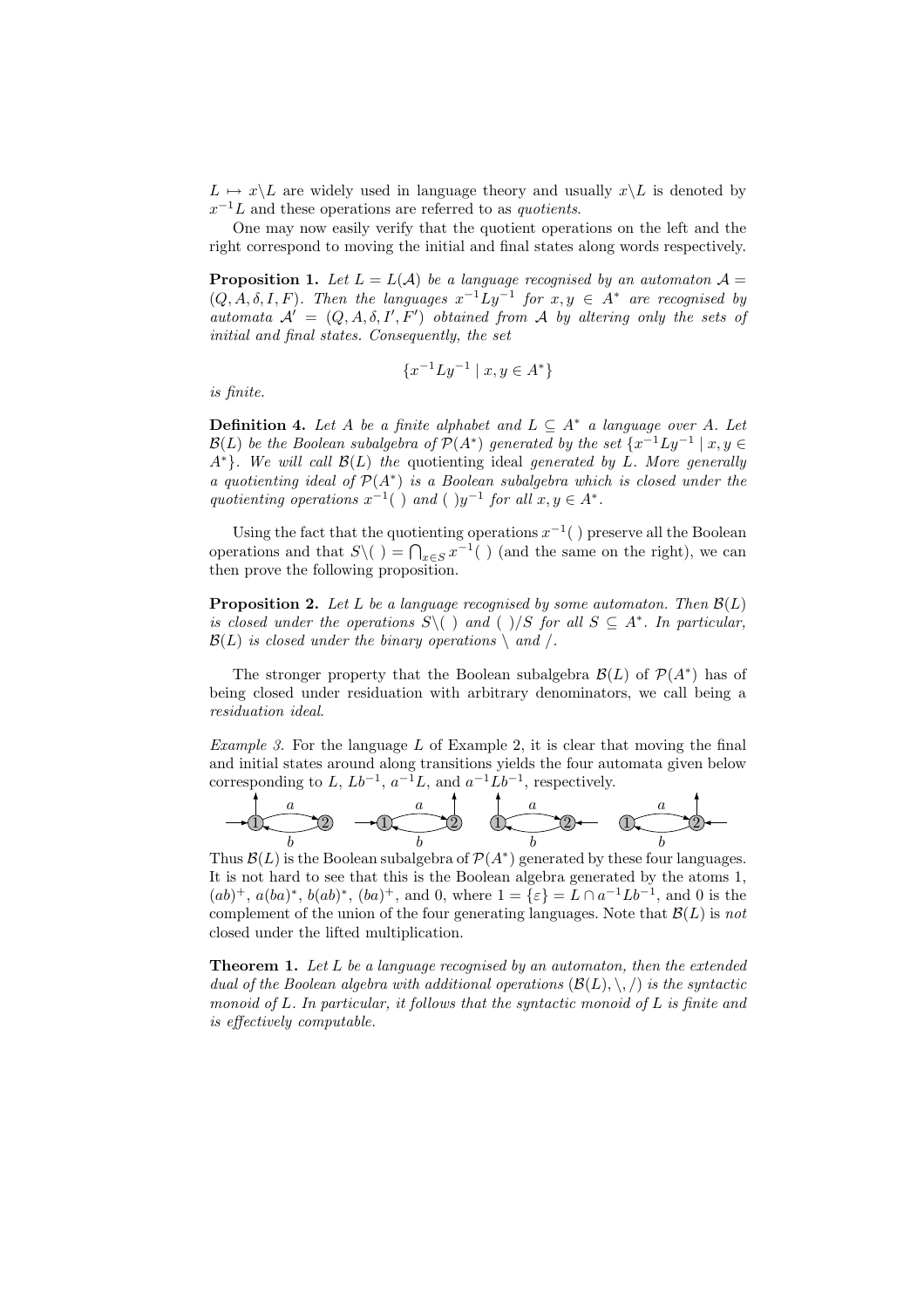Proof. It is not hard to see that the atoms of the Boolean algebra generated by the finite collection  $C = \{x^{-1}Ly^{-1} | x, y \in A^*\}$  are the equivalence classes of the finite indexed equivalence relation

$$
u \approx_L v
$$
 if and only if  $\forall x, y \in A^* \ (u \in x^{-1}Ly^{-1} \iff v \in x^{-1}Ly^{-1})$   
if and only if  $\forall x, y \in A^* \ (xuy \in L \iff xvy \in L)$ 

and the set  $A^*/ \approx_L = S(L)$  is in fact the set underlying the syntactic monoid of L. It is a general fact that all the operations of a residuated family have the same dual relation up to the order of the coordinates. So we focus on the operation \. It turns joins in the first coordinate into meets and meets in the second coordinate into meets. For this reason some swapping between join irreducible and meet irreducible elements using  $\kappa$  is needed. For  $X, Y, Z \in A^*/\approx_L$  we have

$$
R_{\setminus}(X, Y, Z) \iff X \setminus \kappa(Y) \subseteq \kappa(Z)
$$
  
\n
$$
\iff X \setminus (Y^c) \subseteq Z^c
$$
  
\n
$$
\iff Z \nsubseteq X \setminus Y^c
$$
  
\n
$$
\iff XZ \nsubseteq Y^c
$$
  
\n
$$
\iff \exists x \in X, z \in Z \text{ with } xz \in Y
$$
  
\n
$$
\iff \exists x, z \text{ with } X = [x]_{\approx_L}, Z = [z]_{\approx_L}, Y = [xz]_{\approx_L}
$$

so that  $R_{\setminus}$  is the graph of the operation on the quotient. Thus the dual space  $(X_{\mathcal{B}(L)}, R)$  is the quotient monoid  $(A^*/ \approx_L, \cdot/\approx_L)$ . □

*Example 4.* Continuing with our running example  $L = (ab)^*$ , we have seen that the Boolean algebra  $\mathcal{B}(L)$  has six atoms, namely  $1 = {\varepsilon}, (ab)^+, a(ba)^*, b(ab)^*,$  $(ba)^+$ , and 0 (the latter consisting of all words in  $A^*$  containing two consecutive identical letters). Note that the product of two languages in  $\mathcal{B}(L)$  may intersect several languages in  $\mathcal{B}(L)$  (e.g.,  $(ab)^*(ba)^*$  intersects 1,  $(ab)^+$ ,  $(ba)^+$ , and 0). However, the product of any two of the atoms is entirely contained in a unique

|       |                      | $(ab)^+  a(ba)^* \overline{b(ab)^*   (ba)^+}$ |           |                    |
|-------|----------------------|-----------------------------------------------|-----------|--------------------|
| (ab)  | $(a(b))^+  a(ba)^* $ |                                               |           |                    |
| a(ba) |                      |                                               |           | $(ab)^+  a(ba)^* $ |
| b(ab) | $ b(ab)^* $          | ba)                                           |           |                    |
| 'ba   |                      |                                               | $b(ab)^*$ | (ba)               |

other atom (while we didn't quite prove that above, it is a consequence of what we proved). It should be clear that in this example, the element 1 will be the neutral element, 0 will be absorbing, and the multiplication of the remaining four elements will be as given in the adjoining table.

Duality theory is not just about objects but also about maps, and it is straight forward to check that the dual of the inclusion map  $\iota : \mathcal{B}(L) \to \mathcal{P}(A^*)$  is the quotient map  $\varphi_L : A^* \to A^*/ \approx_L$ , where  $A^*/ \approx_L = S(L)$  is the syntactic monoid of L. The content of this fact is that the dual of  $\varphi_L$ , which is  $\varphi_L^{-1} : \mathcal{P}(S(L)) \to$  $\mathcal{P}(A^*)$ , is naturally isomorphic to  $\iota : \mathcal{B}(L) \to \mathcal{P}(A^*)$ :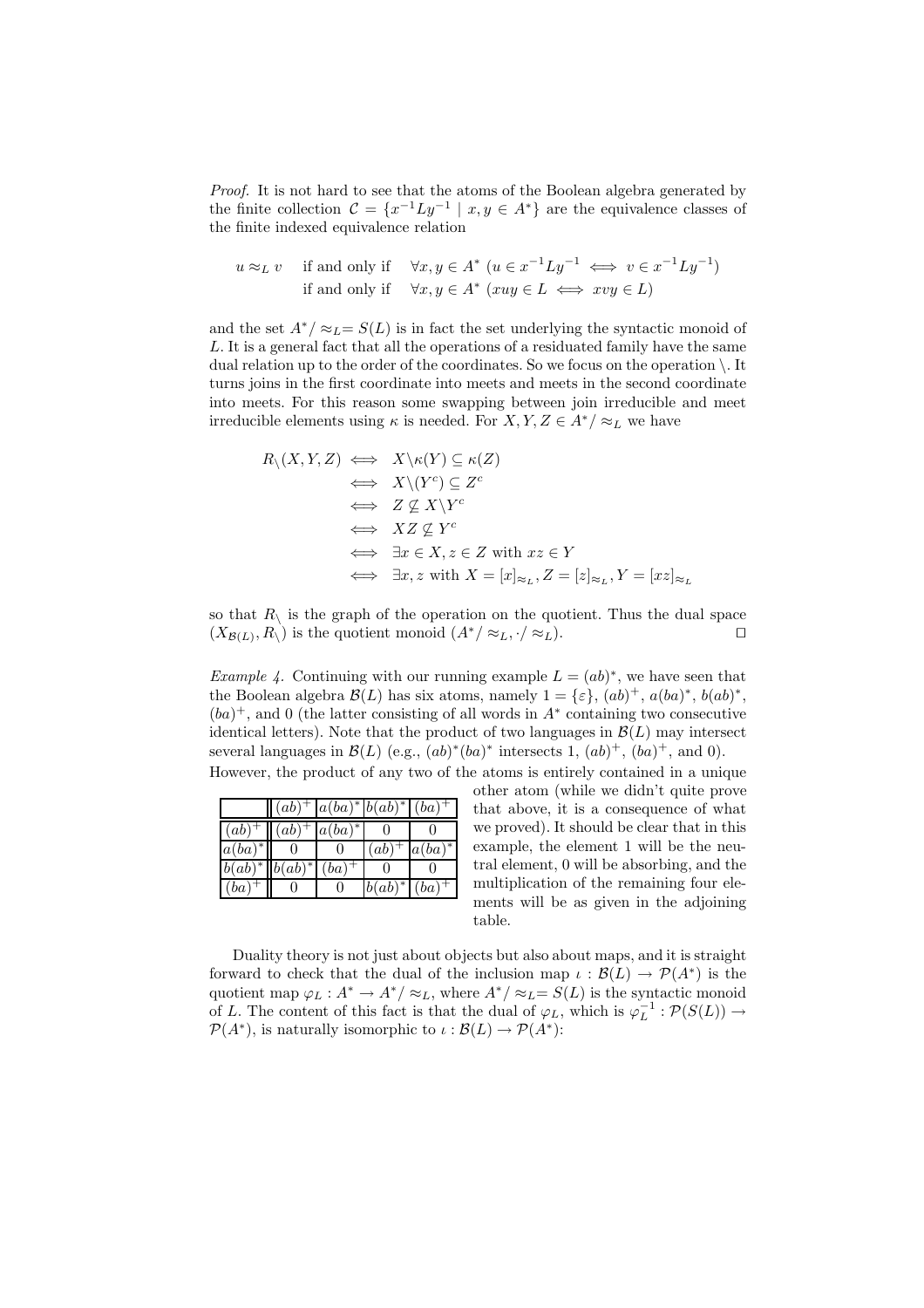$$
\mathcal{B}(L) \xrightarrow{\iota} \mathcal{P}(A^*)
$$

$$
\downarrow \cong \qquad \qquad \downarrow =
$$

$$
\mathcal{P}(S(L)) \xrightarrow{\varphi_L^{-1}} \mathcal{P}(A^*).
$$

This in turn precisely means that  $\mathcal{B}(L) = {\varphi_L^{-1}(P) | P \subseteq S(L)}$ .

## 3 Recognisable subsets of an algebra and profinite completions

Let A be any algebra,  $\varphi : A \to B$  a homomorphism into a finite algebra. A subset  $L \subseteq A$  is said to be *recognised by*  $\varphi$  provided there is a subset  $P \subseteq B$ with  $L = \varphi^{-1}(P)$ . A subset  $L \subseteq A$  is said to be *recognised by B* provided there is a homomorphism  $\varphi : A \to B$  which recognises L. The last observation of the previous section can then be phrased as saying that the residuation ideal generated by a regular language  $L$  consists precisely of those languages that are recognised by the quotient map  $\varphi_L$  onto the syntactic monoid of L and, in particular, that every language recognised by an automaton also is recognised by a finite monoid. It is not hard to see that the converse of the latter statement also holds so that the languages recognised by finite automata precisely are the languages recognised by finite monoids. This is then the starting point of the algebraic theory of automata. The next, and most crucial step, is the link to profinite completions.

In this section we describe the duality theoretic link between recognition and profinite completion. The technical result is Theorem 2 at the end of the section. This result is crucial for the applications in Section 4. For the reader who finds the proof given here too abstract, a more pedestrian proof may be found in [6] where this result in the case of monoids occurs as Theorem 3 and a different proof is given.

Let A be an algebra. A subset  $L \subseteq A$  is said to be *recognisable* provided there is a finite algebra  $B$  such that  $L$  is recognised by  $B$ . We denote the Boolean algebra of all recognisable subsets of  $A$  by  $Rec(A)$ . We have:

$$
Rec(A) = \{ \varphi^{-1}(P) \mid \varphi : A \to B \supseteq P \text{ with } \varphi \text{ an onto morphism and } B \text{ finite} \}
$$

$$
= \bigcup \{ \varphi^{-1}(\mathcal{P}(B)) \mid \varphi : A \to B \text{ is an onto morphism and } B \text{ is finite} \}
$$

By placing this definition in a more category-theoretic context we will be able to apply the dualities of Section 1. First note that the finite quotients of A are in one-to-one correspondence with the set  $Con_{\omega}(A)$  of all congruences  $\theta$  of A of finite index (i.e. for which the quotient algebra  $A/\theta$  is finite). Also,  $Con_{\omega}(A)$  is ordered by reverse set inclusion and is directed in this order since the intersection of two congruences of finite index is again a congruence of finite index. Thus we obtain an inverse limit system,  $\mathcal{F}_A$ , indexed by  $Con_{\omega}(A)$  as follows:

1. For each  $\theta \in Con_{\omega}(A)$  we have the finite algebra  $A/\theta$ ;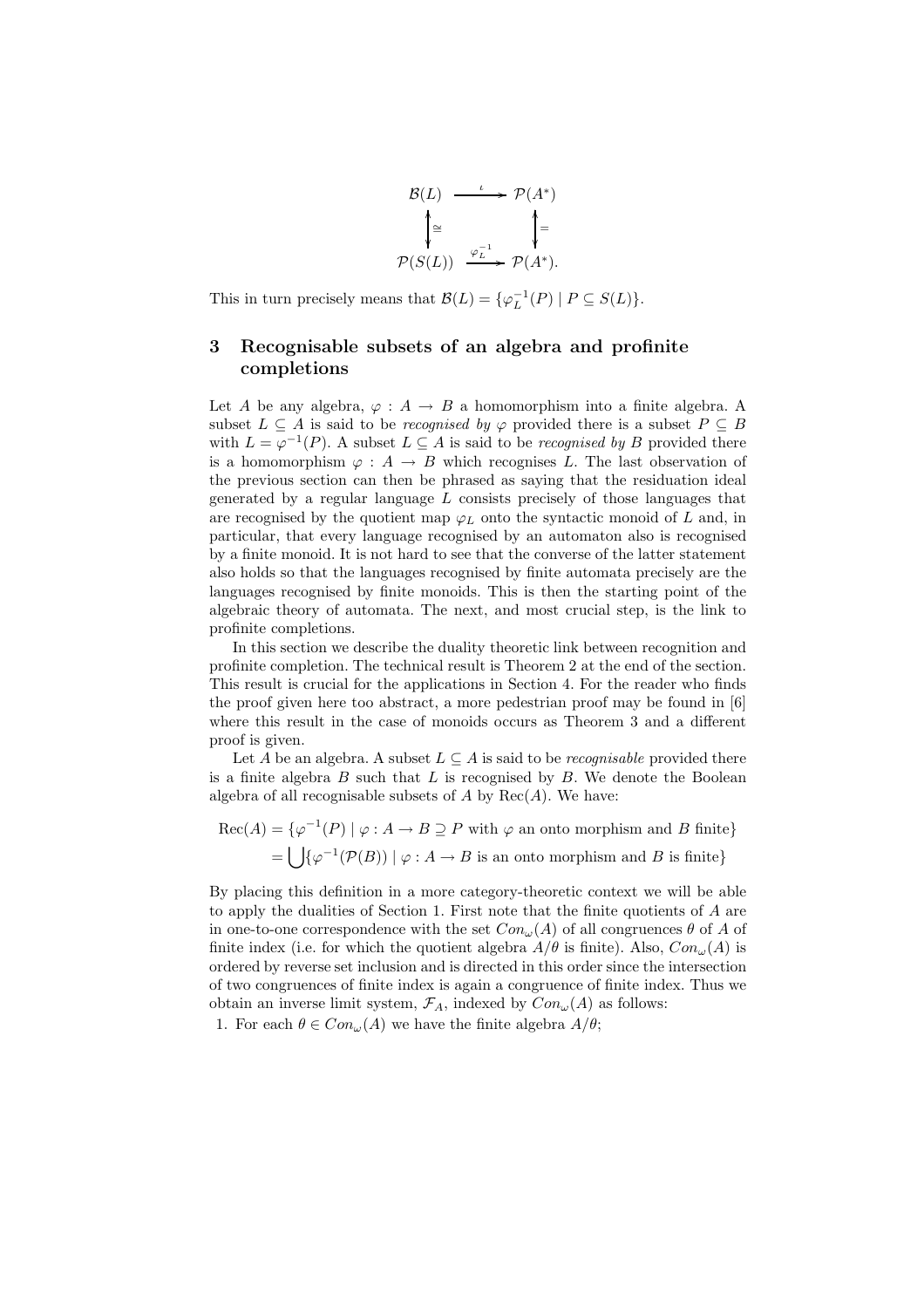2. Whenever  $\theta \subseteq \psi$  we have a (unique) homomorphism  $A/\theta \to A/\psi$  which commutes with the quotient maps  $q_{\theta}: A \to A/\theta$  and  $q_{\psi}: A \to A/\psi$ .



The profinite completion of an algebra A, denoted  $\widehat{A}$ , is by definition the inverse limit,  $\lim_{\Delta t \to 0}$   $\mathcal{F}_A$ , of the system  $\mathcal{F}_A$  viewed as a system of topological algebras. Note that  $\vec{A}$  is not a topological algebra but the finite quotients are trivially so with the discrete topology.

Applying the discrete duality of Section 1.1, we get the direct limit system dual to  $\mathcal{F}_A$ :



In Section 2, we saw that for a regular language  $L$ , the dual of the residuation algebra  $(\mathcal{B}(L), \setminus, /)$  is the syntactic monoid of L. One can actually show that the extended Stone dual of any finite algebra is the Boolean algebra with residuation operations obtained by taking the powerset of the algebra with the residuals of the liftings of the operations of the algebra (as illustrated for a binary operation in (1) and (2) in Section 2). Further, the quotient maps in the system  $\mathcal{F}_A$  are dual to the inverse image maps which provide embeddings between the finite powerset algebras, and one can show that the fact that the maps in  $\mathcal{F}_A$  are algebra homomorphisms corresponds to the fact that the maps in  $\mathcal{G}_A$  embed the residuation algebras as quotienting ideals (in the case of a single binary operation, see Definition 4). All in all, we obtain a direct limit system  $\mathcal{G}_A$  of finite residuation ideals of  $\mathcal{P}(A)$ . It is well-known in algebra that a direct limit of subalgebras of an algebra simply is the union of these subalgebras. Thus we get

$$
\lim_{\longrightarrow} \mathcal{G}_A = \bigcup \{ \varphi^{-1}(\mathcal{P}(B)) \mid \varphi : A \to B \text{ is an onto morphism and } B \text{ is finite} \}
$$
  
= Rec(A).

We have outlined the proof of the following theorem.

**Theorem 2.** Let A be an abstract algebra. Then  $Rec(A)$  is residuation ideal in  $\mathcal{P}(A)$  and the profinite completion,  $\widehat{A}$ , of the algebra A is homeomorphic as a topological algebra to the extended Stone dual of  $Rec(A)$  viewed as a Boolean algebra with residuation operations.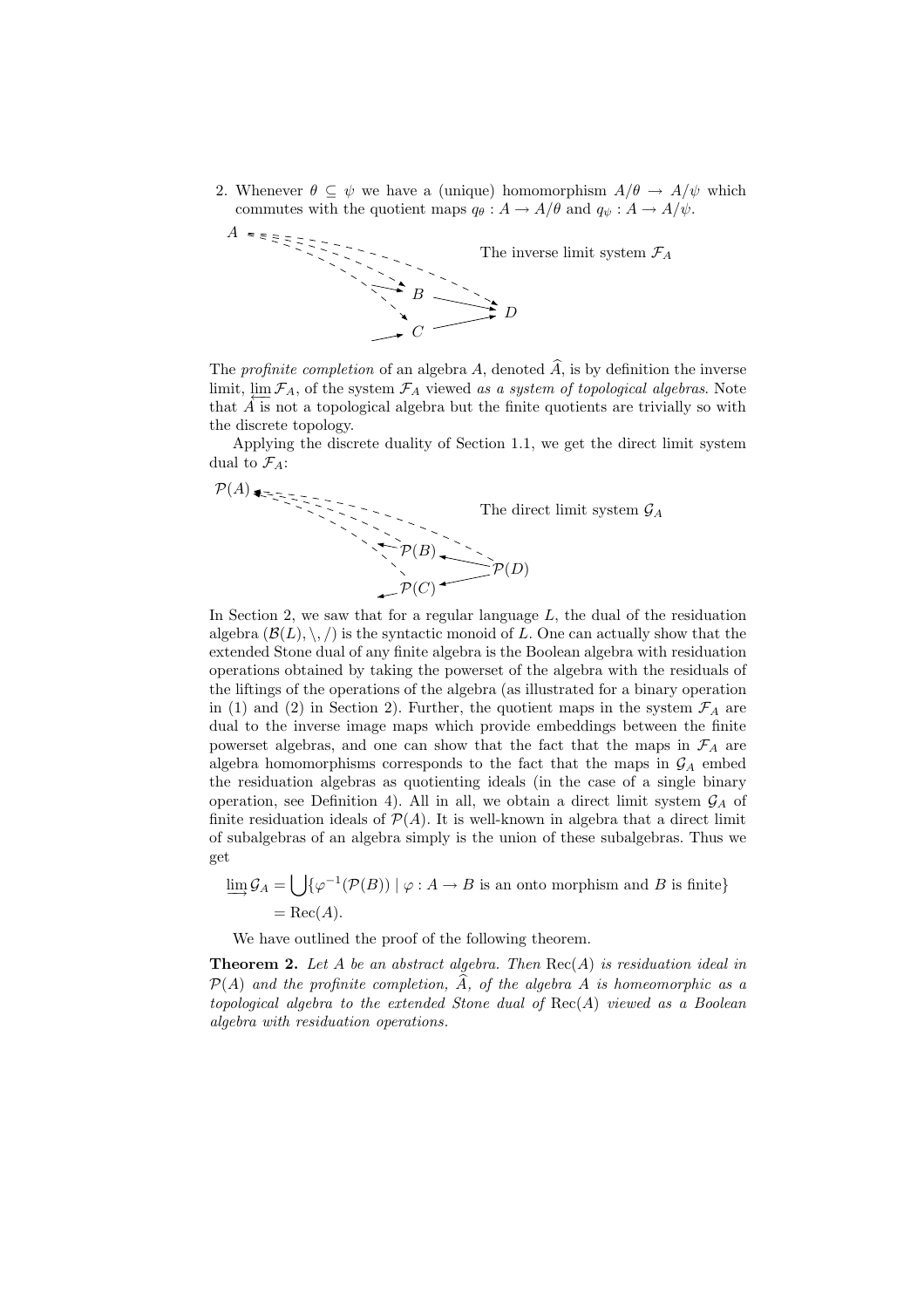#### 4 Eilenberg-Reiterman: sub vs. quotient duality

In automata theory, deciding membership in a class of recognisable languages and separating two such classes are central problems. Classes of interest arise by restricting the class of automata allowed for recognition, or they arise via the description of languages by regular expressions by putting some restriction on the form of the expressions that are allowed. There is also, via Büchi's logic on words, a correspondence between recognisable languages and monadic second order sentences of this logic. Thus natural subclasses arise as the classes of languages corresponding to fragments of monadic second order logic.

The classical example is that of the star-free languages. These are the languages obtainable from the singleton languages by closure under the Boolean connectives and the lifted concatenation product (but without using the Kleene star). In terms of Büchi's logic, these are precisely the languages that are models of sentences of the first order fragment. While both of these descriptions of the star-free languages are nice, neither allows one readily to decide whether or not the language recognised by a given automaton is star-free or not. Schützenberger [12] made a breakthrough in the mid-sixties by using syntactic monoids to give an algebraic characterisation of the star-free languages which also provides a decision procedure for the class: a regular languages is star-free if and only if its syntactic monoid is aperiodic (for any element  $x$  in a finite monoid, there are  $m$ and *n* so that  $x^{m+n} = x^m$ ; aperiodicity means the *n* uniformly can be taken to be equal to 1). This is clearly a decidable property of a finite monoid.

Eilenberg [3] greatly contributed to the success of the algebraic theory by isolating an essential feature of the above example: the finite aperiodic monoids form a variety of finite algebras. That is, a class of finite algebras closed under subalgebras, quotients, and finite Cartesian products. Further he showed that such varieties are in one-to-one correspondence with certain classes of regular languages, which he called *varieties of languages*. Later, Reiterman proved that profinite words (that is, elements of the profinite completion of  $A^*$  for A finite) can be viewed as  $|A|$ -ary term functions on any finite monoid, and that each variety of finite monoids is given by a set of identities in profinite words [11]. In conjunction we have: A class of regular languages is a variety of languages if and only if it can be defined by a set of profinite identities. If a variety of languages has a finite basis for its identities and the identities can be checked effectively, then it follows that the class is decidable. This has become a standard route to decidability, both for varieties of languages and for various generalisations for which Eilenberg-Reiterman theorems have subsequently been proved.

With Grigorieff and Pin, we gave a general and modular Eilenberg-Reiterman theorem based on duality theory [7]. The idea is the following. Let  $\mathcal C$  be a sublattice of  $\operatorname{Rec}(A^*)$ , that is

$$
\mathcal{C} \quad \hookrightarrow \quad \text{Rec}(A^*).
$$

Then, the Priestley dual  $X_{\mathcal{C}}$  is a quotient space of the dual space of Rec( $A^*$ ), which we know to be  $\widehat{A^*}$ :

$$
\widehat{A^*} \longrightarrow X_{\mathcal{C}}.
$$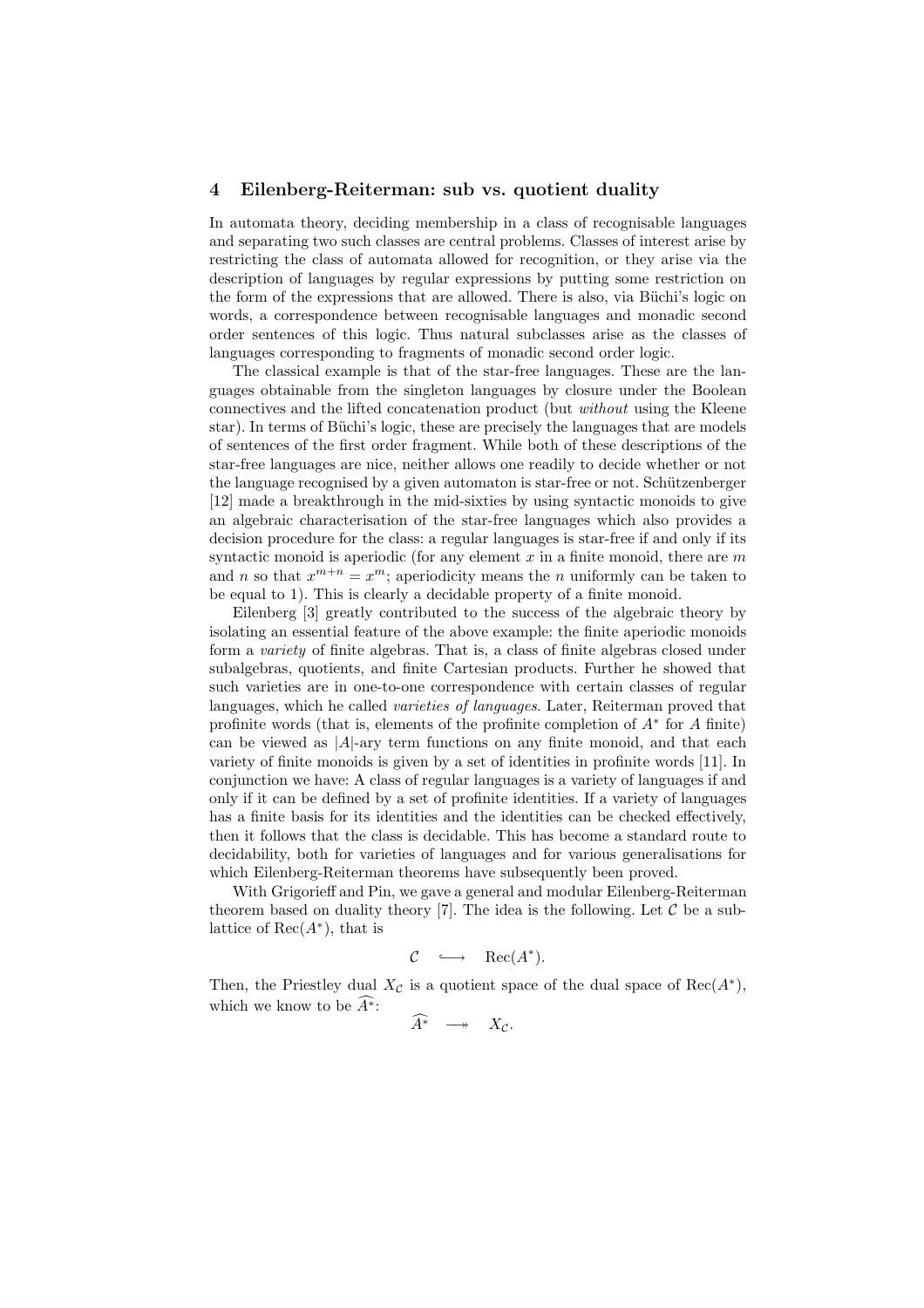That is, C is fully described by describing  $X_c$ , and  $X_c$  is fully described by describing, in the case of a Boolean subalgebra of  $\text{Rec}(A^*)$ , the equivalence relation on  $\widehat{A^*}$  that yields the quotient  $X_{\mathcal{C}}$ . In the sublattice case, not only are some points identified going from  $\widehat{A^*}$  to  $X_{\mathcal{C}}$ , but the order may also be strengthened. Thus sublattices correspond to certain quasiorders, called Priestley quasiorders, on  $A^*$ . This may be seen as the underlying source of profinite identities.

Fundamental to this relationship between sublattices and quotients is the following binary *satisfaction* relation between pairs  $(u, v) \in A^* \times A^*$  and elements  $L \in \text{Rec}(A^*)$ :

L satisfies 
$$
(u, v)
$$
  $\iff$   $(\eta_{\text{Rec}(A^*)}(L) \in v \Rightarrow \eta_{\text{Rec}(A^*)}(L) \in u).$ 

A language L satisfies  $(u, v)$  provided L lies in a sublattice of  $Rec(A^*)$  corresponding to a Priestley quotient of  $\widehat{A^*}$  in which u ends up being below v. For this reason we write  $u \to v$  for these profinite inequations instead of just  $(u, v)$ .

Theorem 3. The assignments

$$
\Sigma \ \mapsto \ \mathcal{C}_{\Sigma} = \{ L \in \text{Rec}(A^*) \mid \forall u \to v \in \Sigma \ (L \ \ satisfies \ \ u \to v) \}
$$

for  $\Sigma \subseteq \widehat{A^*} \times \widehat{A^*}$  and

$$
\mathcal{K} \ \mapsto \ \Sigma_{\mathcal{K}} = \{ u \to v \in \widehat{A^*} \times \widehat{A^*} \mid \forall \ L \in \mathcal{K} \ (L \ \ satisfies \ \ u \to v) \}
$$

for  $\mathcal{K} \subseteq \text{Rec}(A^*)$  establish a Galois connection whose Galois closed sets are the Priestley quasiorders on  $\widehat{A^*}$  and the bounded sublattices of  $\text{Rec}(A^*)$ , respectively.

Thus, for any sublattice C of Rec( $A^*$ ), we have  $\mathcal{C}_{\Sigma_c} = \mathcal{C}$  so that C is determined by a set of inequations. Also, we may look for bases  $\Sigma \subseteq \Sigma_{\mathcal{C}}$  with  $\mathcal{C}_{\Sigma} = \mathcal{C}$ . In addition, if  $\mathcal{C}$  is closed under the quotienting operations  $a^{-1}(\ )$  and  $\left( \right) a^{-1}$  on languages then we know that the corresponding Priestley quotient is also a monoid quotient, or equivalently, the corresponding Priestley quasiorder is a monoid congruence. In this case, we know that, with each  $u \to v$  in  $\Sigma_c$ , the inequation  $xuy \rightarrow xvy$  is also in  $\Sigma_c$  and we can abbreviate this whole family of inequalities as  $u \leq v$ . Similarly, for Boolean sublattices  $u \to v$  in  $\Sigma_c$  implies  $v \rightarrow u$  in  $\Sigma_c$ , and it can be shown that C being closed under inverse images for various kinds of homomorphisms of A<sup>∗</sup> corresponds to the set of inequations for  $\mathcal C$  being closed with respect to various kinds of substitutions. The ensuing family of Eilenberg-Reiterman theorems thus obtained is summed up in the following table.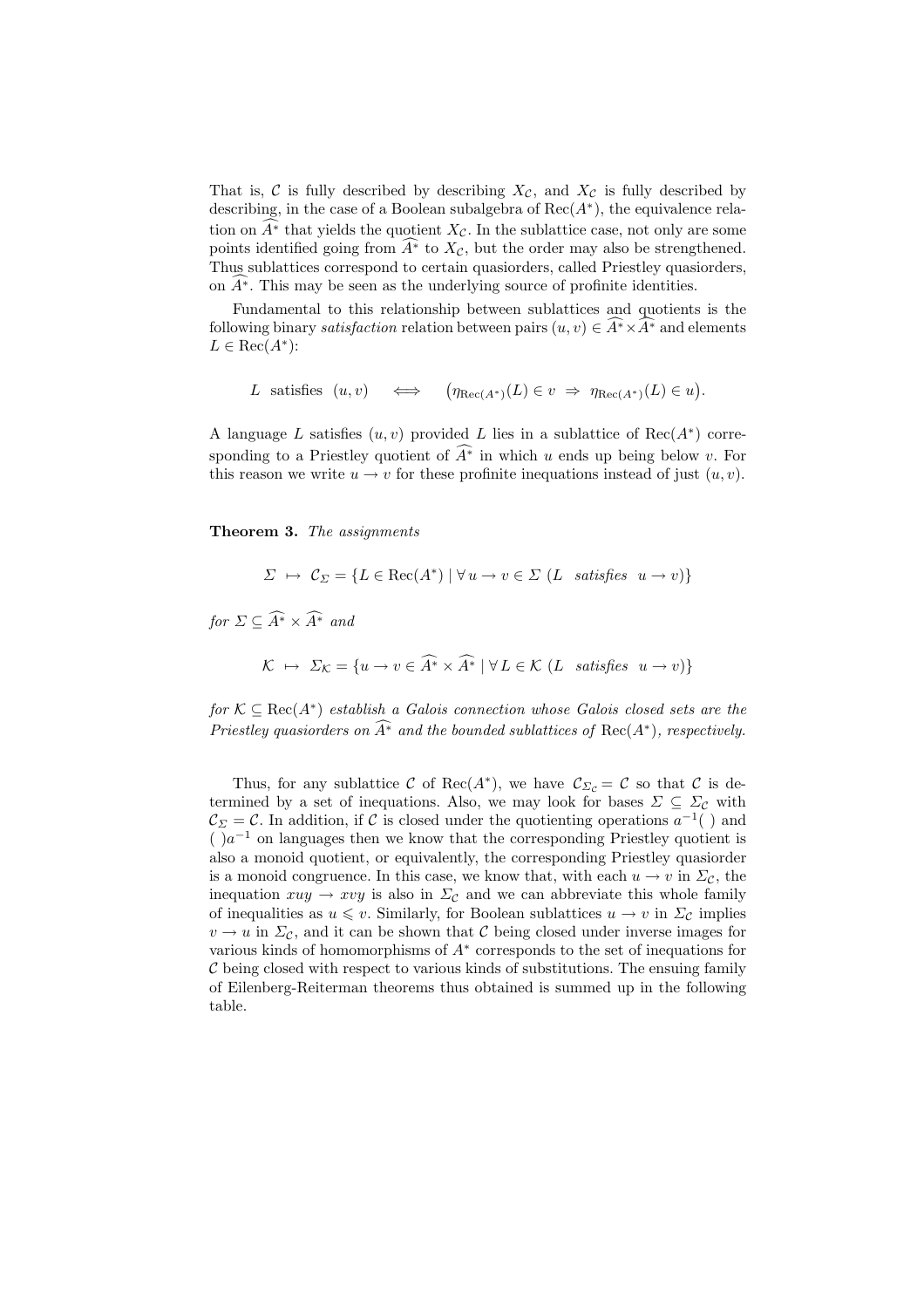| Closed under                       | <b>Equations</b>            | Definition                                                          |  |
|------------------------------------|-----------------------------|---------------------------------------------------------------------|--|
| U.N                                | $u \rightarrow v$           | $\hat{\varphi}_L(v) \in P_L \Rightarrow \hat{\varphi}_L(u) \in P_L$ |  |
| quotienting                        | $u \leqslant v$             | for all $x, y, xuy \rightarrow xvy$                                 |  |
| complement                         | $u \leftrightarrow v$       | $u \rightarrow v$ and $v \rightarrow u$                             |  |
| quotienting and complement         | $u = v$                     | for all $x, y, xuy \leftrightarrow xvy$                             |  |
| Closed under inverses of morphisms | Interpretation of variables |                                                                     |  |
| all morphisms                      | words                       |                                                                     |  |
| nonerasing morphisms               | nonempty words              |                                                                     |  |
| length multiplying morphisms       | words of equal length       |                                                                     |  |
| length preserving morphisms        | letters                     |                                                                     |  |

In order to understand the interpretation of profinite words in finite monoid quotients of  $A^*$ , it is important to realise that, by duality, any map  $\varphi: A^* \to F$ has a unique extension  $\hat{\varphi} : \widehat{A^*} \to F$  obtained as the Stone dual of the Boolean algebra homomorphism  $\varphi^{-1} : \mathcal{P}(F) \to \text{Rec}(A^*).$ 

*Example 5.* The class of star-free languages is axiomatised by  $x^{\omega} = x^{\omega+1}$  with the interpretation of  $x$  ranging over all profinite words. The fact that the class is closed under the quotient operations and the Boolean operations means that L is star-free if and only if  $\varphi_L^{-1}(P)$  is star-free for each  $P \subseteq S(L)$ , not just for P<sub>L</sub>. Now, it can be shown that for  $u \in \widehat{A^*}$  we have  $\widehat{\varphi}_L(u^{\omega}) = e(\widehat{\varphi}_L(u))$  where  $e: S(L) \to S(L)$  is the map that sends any element m of  $S(L)$  to the unique idempotent in the cyclic monoid generated by  $m$ . Also, since each element of  $S(L)$  is  $\widehat{\varphi}_L(u)$  for some  $u \in \widehat{A^*}$ , we have L is star-free if and only if

 $\forall P \subseteq S(L) \forall m \in S(L)$  (  $e(m) \in P \iff e(m) m \in P$  ).

Since this has to hold in particular for singleton subsets  $P$  of  $S(L)$ , a language L is star-free if and only if  $S(L)$  satisfies the identity  $e(x) = e(x)x$ . Here we get a genuine identity, that is, an equation scheme closed under substitution because the class of star-free languages is closed under inverse images of arbitrary morphisms between free finitely generated monoids. Finally we note that our language  $L = (ab)^*$  is star-free since the elements 1, 0,  $(ab)^+$ , and  $(ba)^+$  are idempotent and  $e(a(ba)^*) = e(b(ab)^*) = 0$  is absorbent.

A regular language with zero is a regular language whose syntactic monoid has a 0. It is not hard to see that the class of regular languages with zero is closed under the quotient operations and the Boolean operations, but not under inverse images of arbitrary morphisms. Regular languages with 0 are given by the A-specific identities  $x\rho_A = \rho_A = \rho_A x$  where  $\rho_A$  is an idempotent in the minimal (closed) ideal of  $\widehat{A^*}$  and x can range over all elements of  $\widehat{A^*}$ . As in the case of star-freeness, the closure under the Boolean and the quotient operations allows us to quantify over all the subsets  $P$  of  $S(L)$  and thus we must have

$$
\forall m \in S(L) \qquad (\quad m \ \widehat{\varphi}_L(\rho_A) = \widehat{\varphi}_L(\rho_A) = \widehat{\varphi}_L(\rho_A) \ m \ ).
$$

Since  $\hat{\varphi}_L(\rho_A)$  will necessarily belong to the minimum ideal of  $S(L)$ , it is easy to see that it will evaluate to 0 if and only if  $S(L)$  has a zero so that these profinite equations precisely say that  $S(L)$  has a zero.